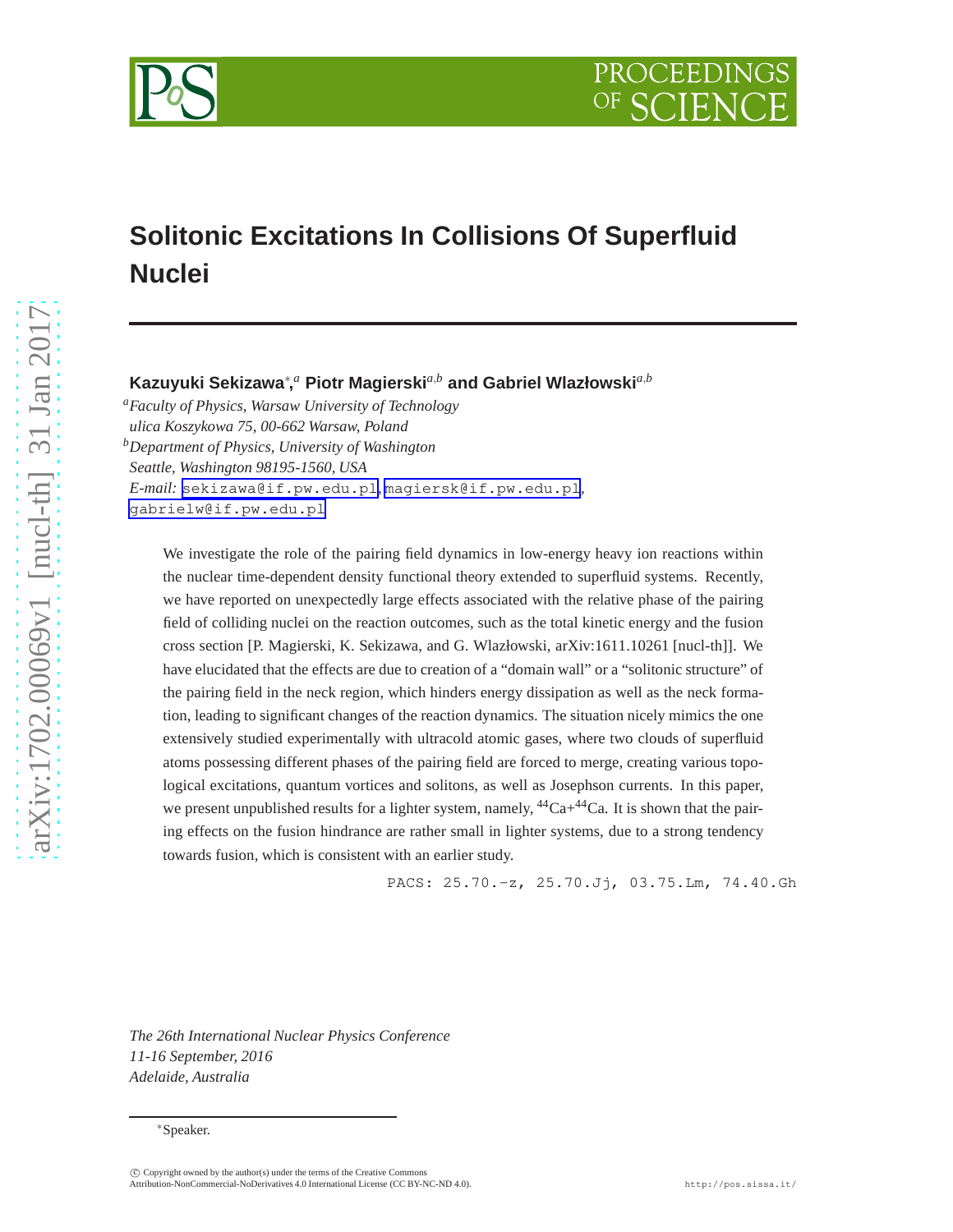### **1. Introduction**

Topological excitations are among the most peculiar properties of superfluid systems. A typical example is the existence of the quantum vortex, which was first predicted in superfluid  ${}^{4}$ He by Onsager in 1949 [[1](#page-6-0)] and was confirmed experimentally by Vinen in 1958 [[2](#page-6-0)]. The quantum vortex is a manifestation of a "winding" of the phase of the pairing field (the order parameter), which generates rotating supercurrents having a normal (non-superfluid) core at the center of the vortex as a topological defect. Nowadays it is possible to experimentally study dynamics of topological excitations in superfluid systems with ultracold atomic gases. In the experiment of Ref. [\[3](#page-6-0)], for example, a cascade of solitonic excitations was observed after a merger of two clouds possessing different phases. Namely, at first a "domain wall" was created, in which the superfluidity is lost as the phase is changing rapidly, thus being a topological defect, which subsequently decays into a vortex ring and vortex lines. The study of dynamic excitation modes of superfluid systems is the forefront topic both experimentally and theoretically.

It is the common sense that nucleons in the majority of the atomic nuclei or in the neutron stars are in the superfluid phase. Indeed, it has been envisaged [[4](#page-6-0)] that the pulsar glitch, a sudden spin-up of the rotational frequency, is caused by a catastrophic "unpinning" of a huge number of vortices which are "pinned" (immobilized) by the Coulomb lattice of neutron-rich nuclei immersed in neutron superfluid in the inner crust of neutron stars. Now, a naive question arises: does the topological excitations of the superfluid nucleons play any role in nuclear reactions? In the case of finite nuclei, the presence of a quantum vortex is hardly expected, since the pairing correlations are weak, in a sense that the ratio of the pairing gap to the Fermi energy is small, *i.e.*  $\Delta/\varepsilon_F \lesssim 5\%$ , and the coherence length, typical size of a quantum vortex, becomes significantly larger than the size of the system. Moreover, one would naively expect that the pairing in the nucleus is so fragile that it would only affect tunneling phenomena near and below the Coulomb barrier, like Josephson currents [[5](#page-6-0)], and it would not play important role in dissipative collisions above the barrier.

Contrary to the naive expectations, in our recent work [\[6](#page-6-0)], we have found noticeably large effects of the pairing in low-energy heavy ion reactions. The effects are associated with the "phase" of the complex pairing field,  $\Delta(r) = |\Delta(r)|e^{i\varphi(r)}$ , and more precisely, with the relative phase,  $\Delta\varphi \equiv$  $\varphi_1 - \varphi_2$ , between two colliding nuclei, where  $\varphi_i$  denotes the phase of the pairing field of each nucleus, which is uniform in their ground state. The phase difference  $\Delta\varphi$  triggers creation of a "solitonic excitation" of the pairing field in the neck region, where the pairing is vanishing due to the phase discontinuity, which hinders energy dissipation as well as the neck formation, leading to significant changes in the reaction dynamics: *e.g.*, total kinetic energy of the outgoing fragments in <sup>240</sup>Pu+<sup>240</sup>Pu is changed up to 20 MeV and the energy necessary to fuse two nuclei in <sup>90</sup>Zr+<sup>90</sup>Zr is changed by almost 30 MeV, depending on the phase difference  $\Delta \varphi$  [[6](#page-6-0)].

It is worth noting here that although the situation nicely mimics the one studied with ultracold atomic gases the physics of interest is quite different. In the ultracold atomic gases, the pairing is so strong that the coherence length is on the same order as the mean inter-particle distance, which is much smaller than the size of the system. Due to this fact the manifestations of topological excitations, like, *e.g.*, creation and decay of a vortex ring and vortex lines, and the dynamics of Josephson currents are better pronounced. On the other hand, in the case of nuclear reactions, the main concern would not be dynamics of topological excitations itself, but the possible influence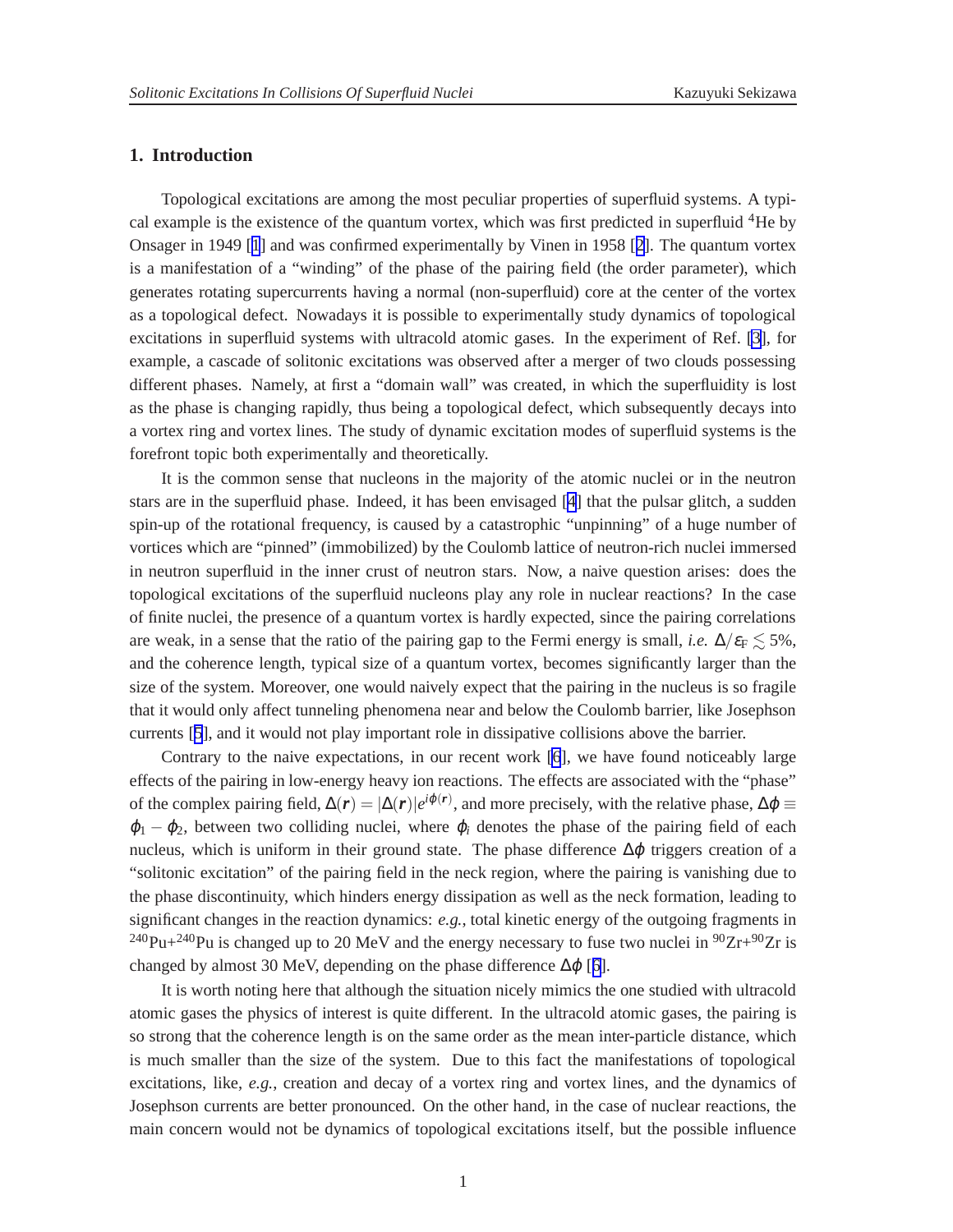on reaction mechanisms, such as dynamics of fusion, (quasi)fission, transfer reactions, energy dissipation, collective and single-particle excitations, quantum tunneling, and so on. Especially, the fact that the system may split after collision, due to the interplay between nuclear forces and the Coulomb repulsion, is the unique property of the nuclear system, which has not been studied with ultracold atomic gases.

The pairing effects in nuclear reactions have rarely been investigated to date. The most satisfactory description is based on time-dependent density functional theory (TDDFT) [\[7](#page-6-0), [8, 9](#page-6-0)]. In the field of nuclear physics, it has been developed as time-dependent mean-field theories, such as time-dependent Hartree-Fock(-Bogoliubov) theory [TDHF(B)], with effective two- and three-body nuclear interactions (for recent reviews, see Refs. [\[10](#page-6-0), [11](#page-6-0)]). To perform a full TDHFB calculation is still computationally challenging. Thus, the possible pairing effects on the reaction dynamics were investigated with simplified approaches [\[12](#page-6-0), [13\]](#page-6-0). Very recently, the first attempt has been reported in Ref. [[14\]](#page-6-0), where the effects of the phase difference in head-on collisions of  $20O+20O$  were investigated based on TDHFB. From the results, a vestige of the repulsive effect of the phase difference was indeed seen in collision trajectories, although the magnitude is very small, as compared to our results for Zr+Zr and Pu+Pu systems. In order to clarify this issue, in this article we examine the effects in collisions of relatively light nuclei,  ${}^{44}Ca+{}^{44}Ca$ , at energies around the Coulomb barrier.

This article is organized as follows. In Sec. 2, we briefly summarize our theoretical framework. In Sec. [3](#page-4-0), we show results of TDSLDA calculations for the  ${}^{44}Ca+{}^{44}Ca$  reaction. In Sec. [4,](#page-5-0) a short summary is given.

### **2. Theoretical Framework**

We use a microscopic framework based on TDDFT, which is capable of describing reaction dynamics, taking explicitly into account nucleonic degrees of freedom. We utilize a local treatment of superfluid TDDFT known as time-dependent superfluid local density approximation (TDSLDA). The feasibility of the approach has been tested for describing the dynamics of strongly correlated Fermionic systems in both ultracold atomic gases [\[15, 16, 17, 18, 19](#page-7-0), [20](#page-7-0), [21](#page-7-0)] and in nuclear systems [[22, 23](#page-7-0), [24, 25](#page-7-0)]. To simulate heavy ion reactions, we have extended a computational code that we used to study dynamics of a quantum vortex in the presence of a nuclear impurity in the inner crust of neutron stars [\[26](#page-7-0)]. Here we briefly summarize the theoretical and computational aspects of the framework. (We refer readers to Refs. [\[6,](#page-6-0) [26](#page-7-0)], for more details.)

We numerically solve the TDSLDA equations

$$
i\hbar \frac{\partial}{\partial t} \begin{pmatrix} u_i(\mathbf{r}) \\ v_i(\mathbf{r}) \end{pmatrix} = \begin{pmatrix} h(\mathbf{r}) & \Delta(\mathbf{r}) \\ \Delta^*(\mathbf{r}) & -h(\mathbf{r}) \end{pmatrix} \begin{pmatrix} u_i(\mathbf{r}) \\ v_i(\mathbf{r}) \end{pmatrix}, \tag{2.1}
$$

where  $u_i(\mathbf{r})$  and  $v_i(\mathbf{r})$  are the quasiparticle wave functions.  $h(\mathbf{r})$  is the single-particle Hamiltonian and  $\Delta(r)$  is the pairing field, which are derived from appropriate functional derivatives of an energy density functional (EDF),  $\mathscr{E}(\mathbf{r}) = \mathscr{E}_0(\mathbf{r}) + \mathscr{E}_{pair}(\mathbf{r})$ . For the normal part,  $\mathscr{E}_0(\mathbf{r})$ , we use FaNDF<sup>0</sup> functional proposed by Fayans [\[27](#page-7-0)]. In the present study we neglect the spin-orbit term in the functional, which allows to construct a highly efficient TDSLDA solver [\[26](#page-7-0)] which works on hundreds of GPUs with almost perfect scalability. We supplement the Fayans EDF with a local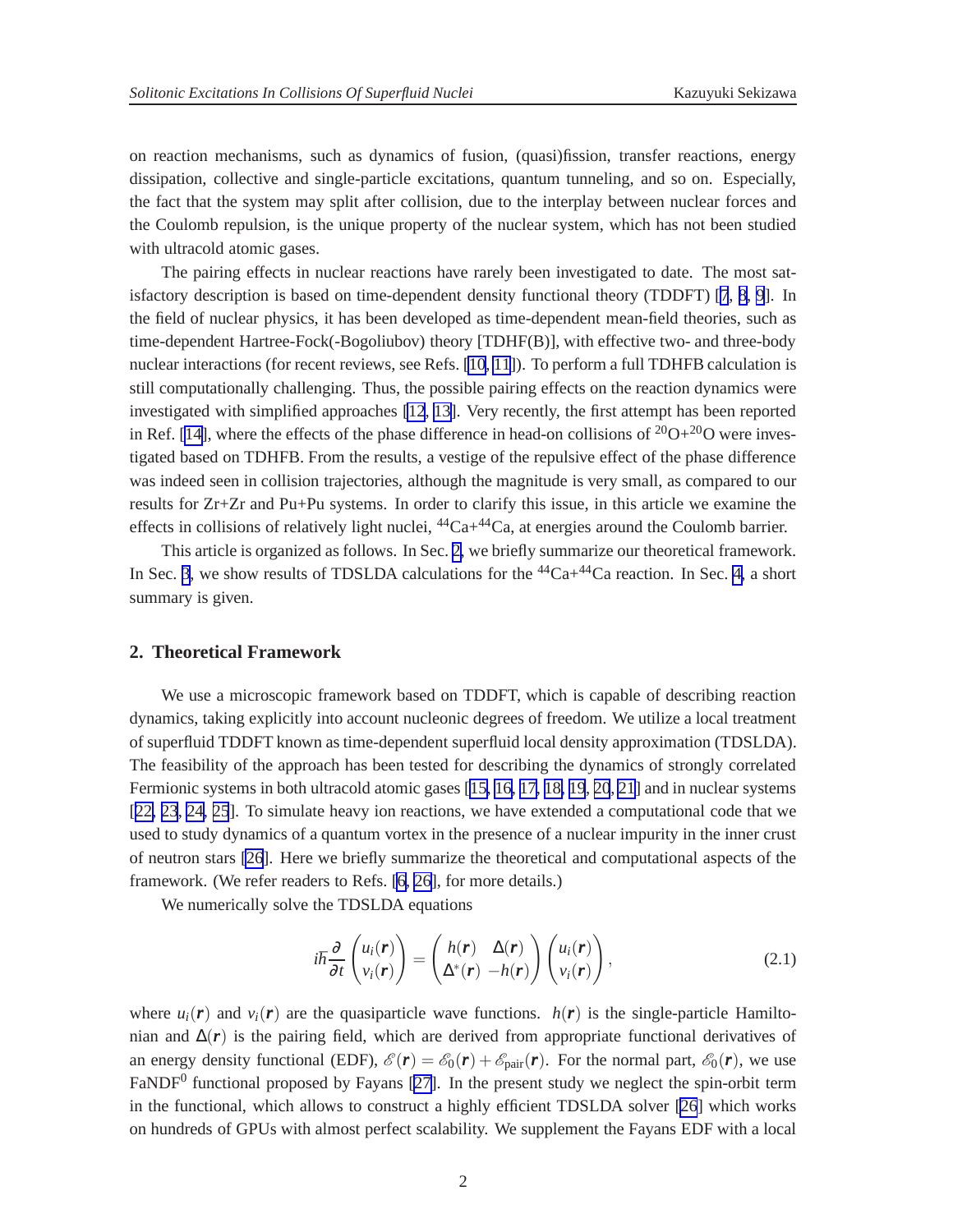<span id="page-3-0"></span>pairing functional,

$$
\mathcal{E}_{\text{pair}}(\boldsymbol{r}) = -g\left[|\boldsymbol{v}_n(\boldsymbol{r})|^2 + |\boldsymbol{v}_p(\boldsymbol{r})|^2\right],\tag{2.2}
$$

where  $v_{n(p)}(\mathbf{r})$  are neutron (proton) anomalous densities. The local treatment of the pairing requires a regularization, since the anomalous density is divergent,  $v(r, r') \propto \frac{1}{r}$  $\frac{1}{|\mathbf{r}-\mathbf{r}'|}$  → ∞ for the limit  $|\mathbf{r} - \mathbf{r}'| \to 0$  [[28](#page-7-0)]. We apply a regularization procedure of Ref. [\[29](#page-7-0)]. Densities of neutrons  $(q = n)$  and protons  $(q = p)$  are then evaluated as  $\rho_q(\mathbf{r}) = 2 \tilde{\sum}_{i \in q} |v_i(\mathbf{r})|^2$ ,  $\tau_q(\mathbf{r}) = 2 \tilde{\sum}_{i \in q} |\nabla v_i(\mathbf{r})|^2$ ,  $v_q(r) = \sum_{i \in q} v_i^*(r) u_i(r)$  (the factor of two stands for the spin degree of freedom), where  $\sum_{i \in q} v_i^*(r) u_i(r)$ takes summation over positive quasiparticle energy states defined at  $t = 0$  smaller than a cutoff,  $0 \le E_i \le E_c$ . We note that the pairing field  $\Delta_q(r)$  does not depend on the regularization procedure.

The quasiparticle wave functions are represented on three-dimensional Cartesian spatial lattice (without symmetry restrictions) with periodic boundary conditions. A box of 80 fm  $\times$  25 fm  $\times$  25 fm with lattice spacing of 1.25 fm was used to simulate head-on collisions. The spatial derivatives and the Coulomb potential are computed employing Fourier transforms. The initial wave function of projectile and target nuclei placed with a certain distance within the computational box is prepared using Shifted Conjugate Orthogonal Conjugate Gradient (COCG) method [\[30\]](#page-7-0), combined with a direct diagonalization of the Hamiltonian matrix. We used an external potential to keep two nuclei at rest during the self-consistent iterations (to compensate the Coulomb repulsion). After getting a convergent solution, the phase difference was dynamically imprinted with a constant external potential for half of the box. We also used an external potential to boost two nuclei. For time evolution, the Trotter-Suzuki decomposition was used with a single predictor-corrector step. The time step was set to  $\Delta t \simeq 0.038$  fm/*c*. The cutoff energy for the pairing regularization was set to  $E_c = 100$  MeV. The corresponding numbers of quasiparticle wave functions for neutrons and protons within the initial cutoff energy were 8,740 and 7,723, respectively. These settings ensured the stable time evolution within the intervals exceeding 12,000 fm/*c*.

We have neglected the spin-orbit interaction which, although crucial for a proper description of nuclear structure (*i.e.*, shell structure and deformation) and energy dissipation in low-energy heavy ion reactions [\[31](#page-7-0)], does not influence the mechanism of described effect. It is worth emphasizing here that the impact of the pairing phase difference on the reaction dynamics may be captured even without the spin-orbit interaction. The energy cost to build the "domain wall" is given by (derived from Ginzburg-Landau theory) [\[6](#page-6-0)]

$$
E_j = \frac{S}{L} \frac{\hbar^2}{2m} n_s \sin^2 \frac{\Delta \varphi}{2},
$$
\n(2.3)

where *S* is the surface area of the wall, *L* is the length over which the phase varies, *m* is the nucleon mass, and  $n_s$  is the superfluid density. The main ingredients to have reasonable values of  $S$ , $L$ , $n_s$ , *i.e.* the radius of the nucleus, the Fermi energy and the pairing strength, are correctly described even without the spin-orbit interaction. Thus, nevertheless the interaction is not fully realistic, our framework is enough to study the possible impact of the pairing field dynamics in low-energy heavy ion reactions. Moreover, apart from the inevitable increase of enormous computation costs, inclusion of the spin-orbit coupling will also increase the complexity of the reaction mechanism (see, *e.g.*, Refs. [[32](#page-7-0), [33](#page-7-0)]). Therefore, to clearly underpin the possible effects of the pairing, to neglect the spin-orbit coupling would be rational, as a first step.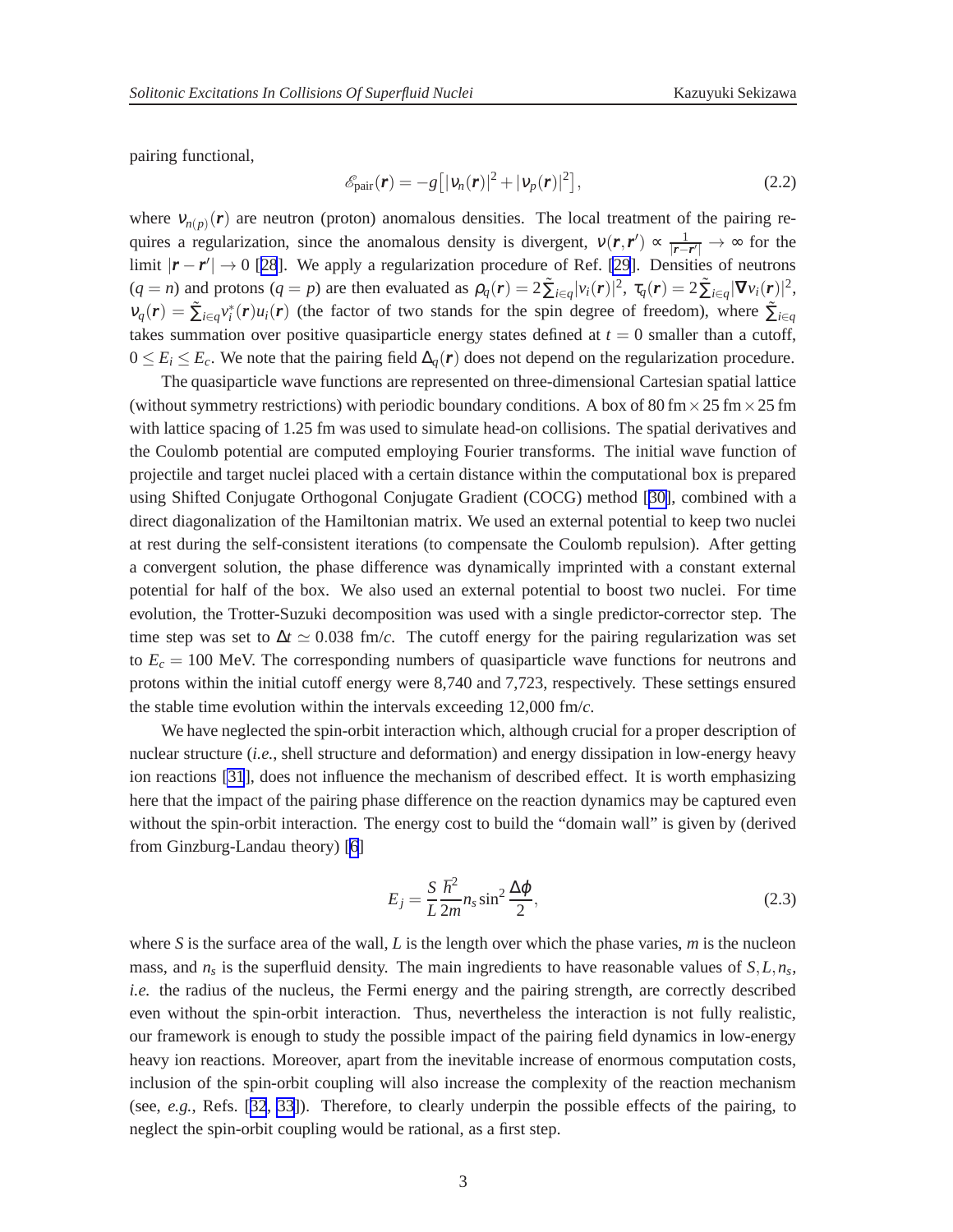<span id="page-4-0"></span>

**Figure 1:** Results of the TDSLDA calculations for the <sup>44</sup>Ca+<sup>44</sup>Ca reaction at  $E \simeq 1.09V_{\text{Bass}}$ .  $V_{\text{Bass}} \simeq$ 48 MeV) is the phenomenological fusion barrier [[34\]](#page-7-0). In the left, middle and right columns, respectively, the total density  $\rho(r)$ , the absolute value and the phase of the neutron pairing field,  $\Delta_n(r) = |\Delta_n(r)|e^{i\phi_n(r)}$ , are shown, as a cross section on the reaction plane. In the upper (lower) half of each panel, the  $\Delta\varphi = \pi$  (0) case is presented. Each row corresponds to a different time. In the right column, a contour of density,  $\rho_0/2 =$ 0.08 fm<sup>-3</sup>, is depicted by dashed lines. Note that blue and red colors in the right column, corresponding to  $\varphi_n(\mathbf{r}) = 0$  and  $2\pi$ , respectively, are equivalent.

## **3. Pairing Effects in a Lighter System—**44**Ca+**44**Ca case**

In order to investigate the pairing effects in a lighter system, we selected  ${}^{44}Ca+{}^{44}Ca$  system. Since the proton number  $Z = 20$  is a magic number even without the spin-orbit interaction, only neutrons are in superfluid phase. Here, let us first analyze the main effects of the pairing phase difference on the reaction dynamics. In Fig. 1, an illustrative example is shown for two cases,  $\Delta \phi = 0$  and  $\pi$ . At this collision energy ( $E = 1.09V_{\text{Bass}}$ ), the  $\Delta \phi = 0$  case resulted in fusion, whereas in the  $\Delta \varphi = \pi$  case binary fragments were observed.

The observed difference of the reaction dynamics is essentially caused by dynamic effects. The crucial difference can be seen in the second row of the figure  $(t = 1943.9 \text{ fm/c})$ . The density distribution  $\rho(r)$  (left) exhibits a subtle neck between two nuclei in the  $\Delta\varphi = 0$  case (lower part). This fact can be understood as follows. The "precursor" of the neck is expected to be mainly formed by the neutrons near the Fermi level, which also play a predominant role in the pairing phenomena. On the other hand, any spatial change of the phase of the pairing field induces a supercurrent, as its velocity is proportional to the gradient of the phase, *i.e.*,  $v_s(r) = (\hbar/2m)\nabla\varphi(r)$ . If the phase exhibits large variations in space, the supercurrent would be very large, which is clearly unfavorable. The system thus chooses to become normal in such a region, where the phase is changing steeply. This is the reason why we have observed a "domain wall", where the pairing field is vanishing in the neck region, especially in the  $\Delta \varphi = \pi$  case [[6](#page-6-0)] (see also Fig. 1). Therefore,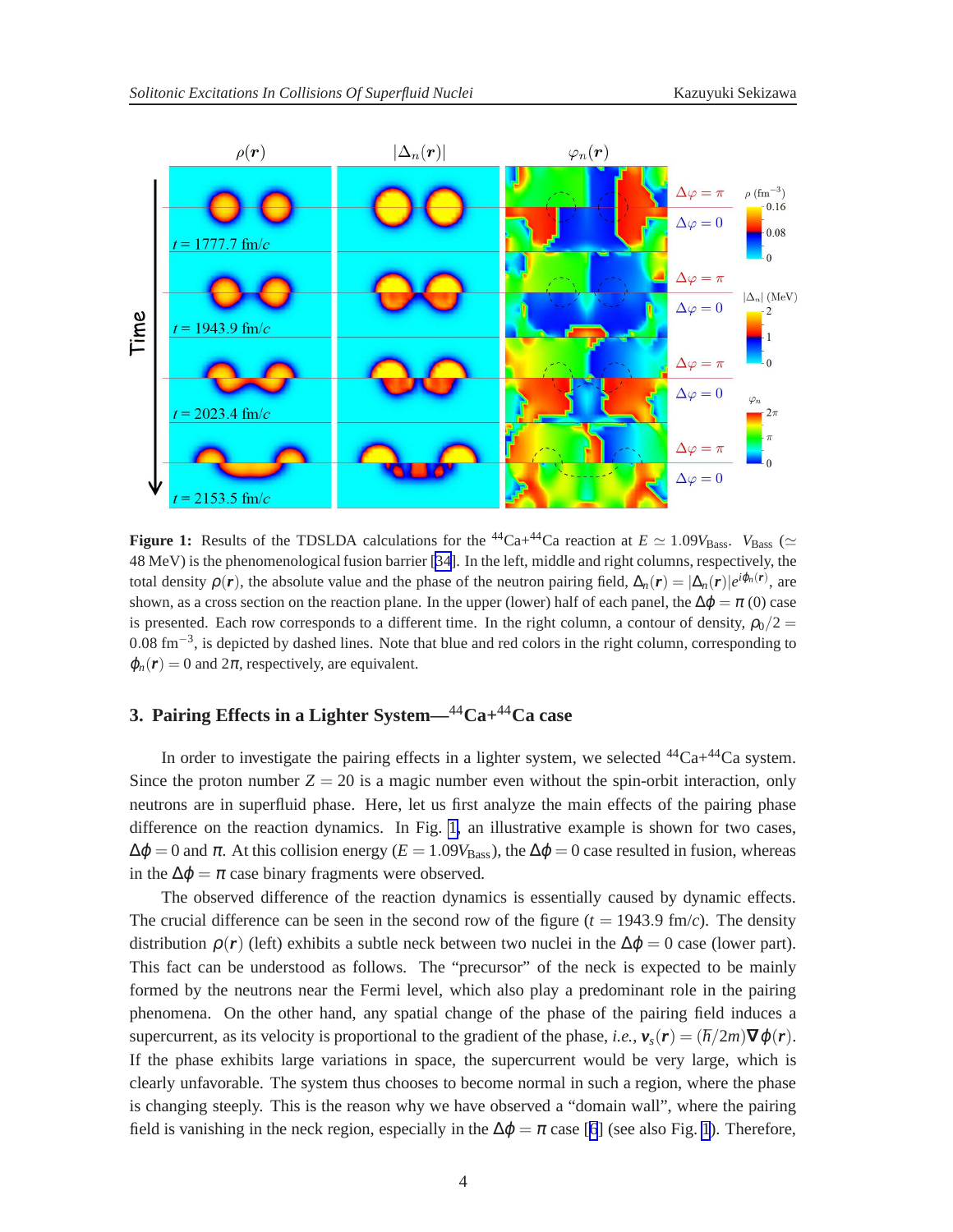<span id="page-5-0"></span>

**Figure 2:** Results of the TDSLDA calculations for the <sup>44</sup>Ca+<sup>44</sup>Ca reaction. (a) Relative distance  $R(t)$  in the <sup>44</sup>Ca+<sup>44</sup>Ca reaction at  $E \simeq 1.09V_{\text{Bass}}$  for various relative phase  $\Delta\varphi$  is shown as a function of time.  $V_{\text{Bass}}$ (≃ 48 MeV) is the phenomenological fusion barrier [[34\]](#page-7-0). (b) The fusion threshold energy *B*/*V*Bass is shown as a function of the relative phase  $\Delta\varphi$ .

the phase difference prevents the superfluid neutrons to take part in the formation of the precursor of the neck, which resulted in the dramatic change of the reaction dynamics, as shown in Fig. [1](#page-4-0).

In Fig. 2 (a), we show the relative distance  $R(t)$  between the two colliding nuclei in the  $^{44}Ca+^{44}Ca$  reaction at  $E = 1.09V_{Bass}$  as a function of time for various phase differences. In this case, we observe fusion for  $\Delta \varphi \leq \pi/2$ . The fusion reaction does not occur for  $\Delta \varphi = 3\pi/4$  and  $\pi$  due to the hindered neck formation. In this way, the system requires additional energy to fuse two colliding nuclei, which increases with the phase difference. By repeating the simulations with different collision energies, we searched for the minimum energy at which the fusion reaction takes place. In Fig. 2 (b), the obtained fusion threshold energy *B* is shown as a function of the phase difference  $\Delta \varphi$ . The filled area indicates the uncertainty due to finite collision energy steps  $(\leq 220 \text{ keV})$ . From the figure, we find a change of the fusion threshold energy, up to about 5% of the barrier (2.3 MeV). Taking an average over the phase difference, we obtain an effective barrier increase of  $E_{\text{extra}} = \frac{1}{\pi} \int_0^{\pi} [B(\Delta \varphi) - B(0)] d(\Delta \varphi) \approx 1.3 \text{ MeV. Interestingly, we find a } (\sin^2 \frac{\Delta \varphi}{2})$ -like pattern in Fig. 2 (b), the same dependence as the energy of the domain wall [cf. Eq. ([2.3](#page-3-0))], which was not present in a heavier system, Zr+Zr [\[6\]](#page-6-0). It is worth emphasizing here that physics of the observed effect cannot be explained as the nuclear Josephson effect, since the Josephson current is proportional to sin $\Delta\varphi$ , which clearly fails to explain observed sin<sup>2</sup>  $\frac{\Delta\varphi}{2}$  pattern [\[6\]](#page-6-0).

### **4. Summary**

We have performed three-dimensional, microscopic, dynamic simulations of low-energy heavy ion reactions based on time-dependent density functional theory extended to superfluid systems. We have investigated the effects of the relative phase of the complex pairing field of colliding nuclei on the reaction dynamics in a relatively light system,  $44Ca + 44Ca$ . We have found that the fusion reaction is hindered by the phase difference, due to the suppressed neck formation, as was observed in a heavier system,  $Zr+Zr$  [\[6\]](#page-6-0). However, the magnitude of the effective barrier increase does not exceed several percent of the Coulomb barrier, consistent with the earlier study [[14\]](#page-6-0). In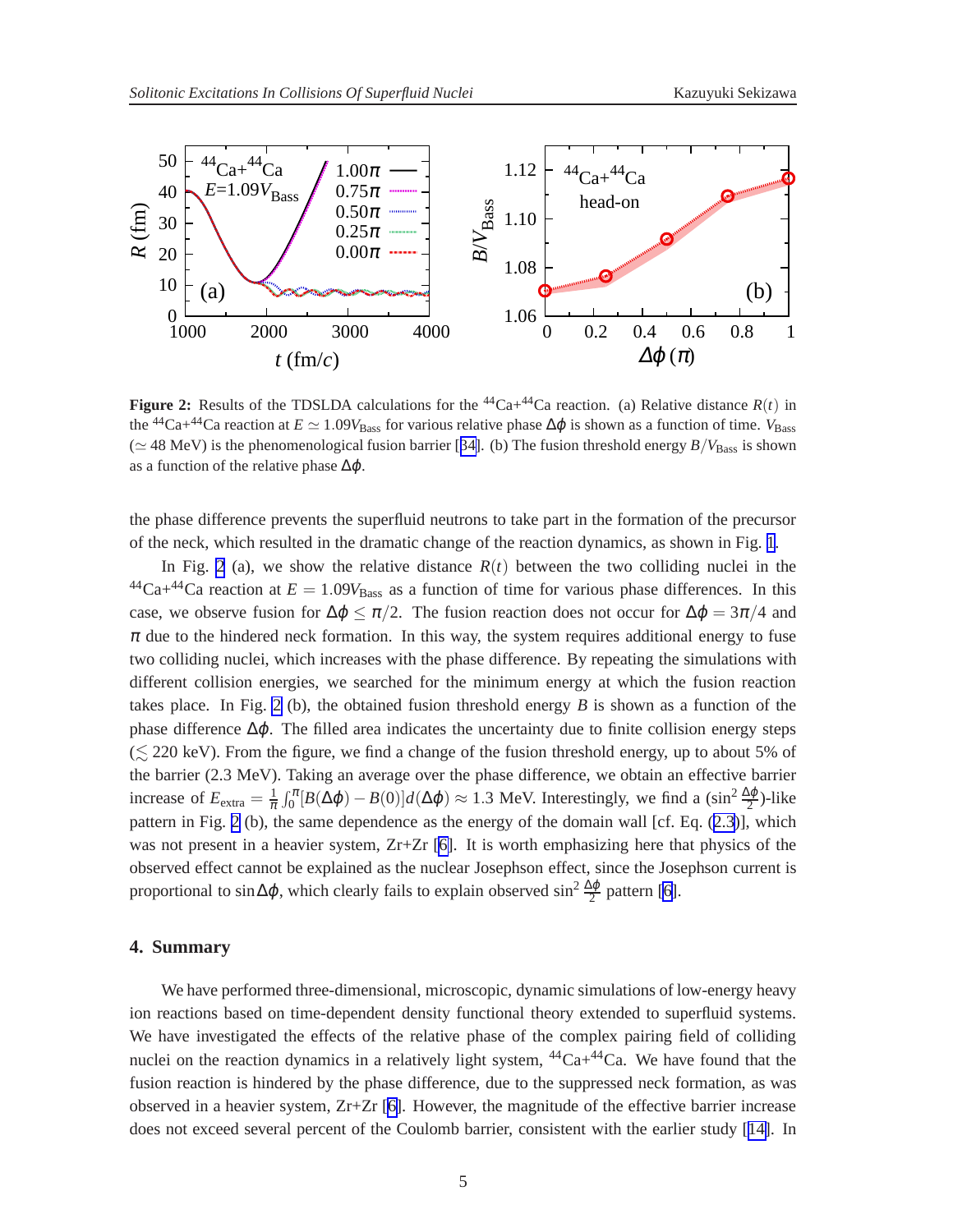<span id="page-6-0"></span>order to make a quantitative prediction, realistic simulations including the spin-orbit coupling are mandatory.

#### **Acknowledgments**

This work was supported by the Polish National Science Center (NCN) under Contracts No. UMO-2013/08/A/ST3/00708. The code used for generation of initial states was developed under grant of Polish NCN under Contracts No. UMO-2014/13/D/ST3/01940. Calculations have been performed at HA-PACS (PACS-VIII) system—resources provided by Interdisciplinary Computational Science Program in Center for Computational Sciences, University of Tsukuba.

### **References**

- [1] L. Onsager, *Statistical Hydrodynamics*, Nuovo Cimento Suppl. **6**, 249 (1949).
- [2] W.F. Vinen, *Detection of Single Quanta of Circulation in Rotating Helium II*, Nature (London) **181**, 1524 (1958).
- [3] M.J.H. Ku, B. Mukherjee, T. Yefsah, and M.W. Zwierlein, *Cascade of Solitonic Excitations in a Superfluid Fermi gas: From Planar Solitons to Vortex Rings and Lines*, Phys. Rev. Lett. **116**, 045304 (2016).
- [4] P.W. Anderson and N. Itoh, *Pulsar glitches and restlessness as a hard superfluidity phenomenon*, Nature (London) **256**, 25 (1975).
- [5] K. Dietrich, *On a nuclear Josephson effect in heavy ion scattering*, Phys. Lett. **B32**, 428 (1970).
- [6] P. Magierski, K. Sekizawa, G. Wlazłowski, *Novel Role of Superfluidity in Low-Energy Nuclear Reactions*, arXiv:1611.10261 [nucl-th].
- [7] P. Hohenberg and W. Kohn, *Inhomogeneous Electron Gas*, Phys. Rev. **136**, B864 (1964).
- [8] W. Kohn and L.J. Sham, *Self-Consistent Equations Including Exchange and Correlation Effects*, Phys. Rev. **140**, A1133 (1965).
- [9] E. Runge and E.K.U. Gross, *Density-Functional Theory for Time-Dependent Systems*, Phys. Rev. Lett. **52** (1984) 997.
- [10] C. Simenel, *Nuclear quantum many-body dynamics, From collective vibrations to heavy-ion collisions* Eur. Phys. J. A **48**, 152 (2012).
- [11] T. Nakatsukasa, K. Matsuyanagi, M. Matsuo, and K. Yabana, *Time-dependent density-functional description of nuclear dynamics*, Rev. Mod. Phys. **88**, 045004 (2016).
- [12] J. Blocki and H. Flocard, *Simple dynamical models including pairing residual interaction*, Nucl. Phys. **A273**, 45 (1976).
- [13] S. Ebata, T. Nakatsukasa, T. Inakura, K. Yoshida, Y. Hashimoto, and K. Yabana, *Canonical-basis time-dependent Hartree-Fock-Bogoliubov theory and linear-responce calculations*, Phys. Rev. C **82**, 034306 (2010).
- [14] Y. Hashimoto and G. Scamps, *Gauge angle dependence in time-dependent Hartree-Fock-Bogoliubov calculations of*  $2^{0}O+2^{0}O$  *head-on collisions with the Gogny interaction*, Phys. Rev. C **94**, 014610 (2016).